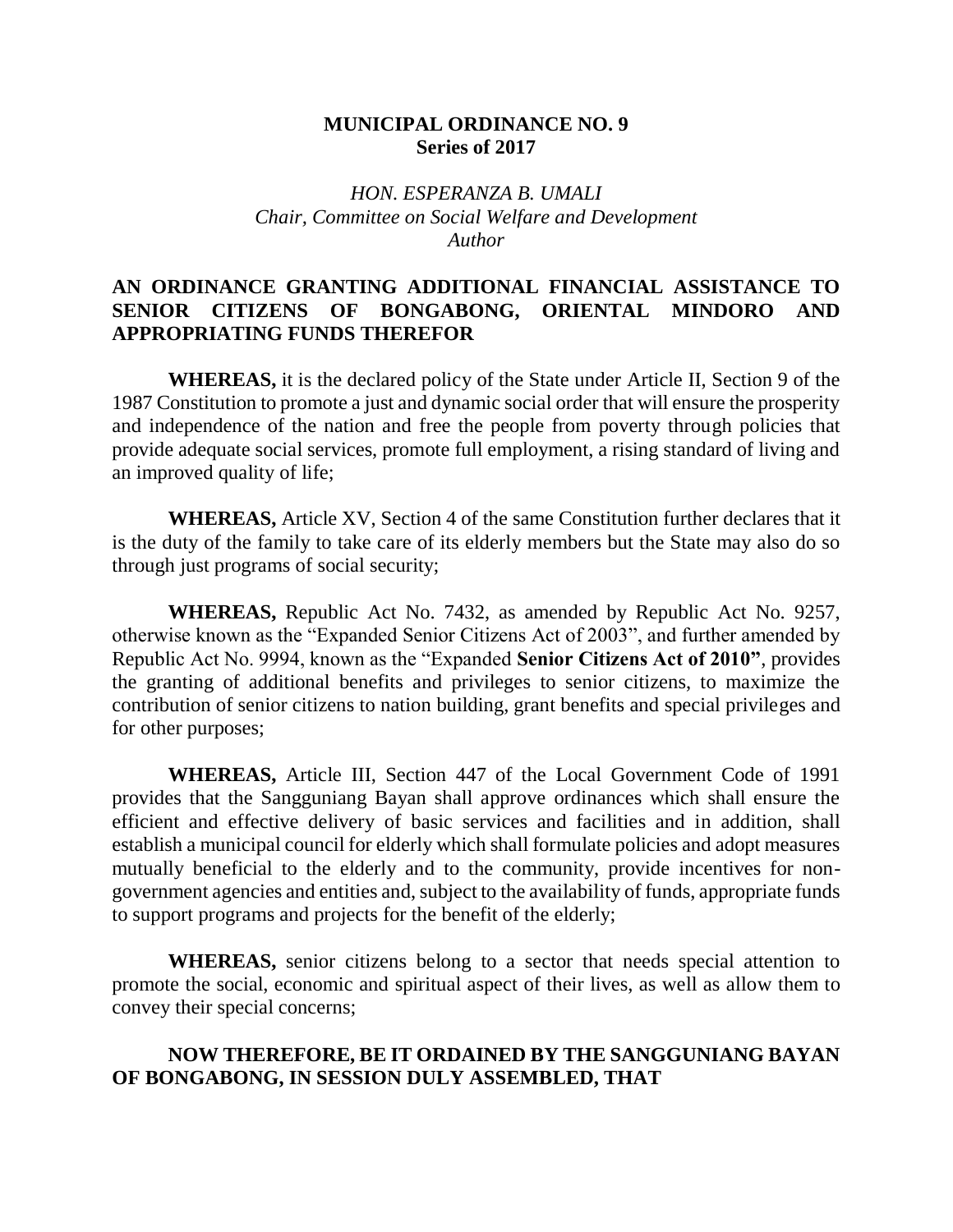**Section 1. Title.** This Ordinance shall be known as "An Ordinance Granting Additional Financial Assistance to Senior Citizens of Bongabong, Oriental Mindoro and Appropriating Funds therefor."

**Section 2. Declaration of Policy.** It is the policy of the Municipal Government of Bongabong to consistently and conscientiously extend financial assistance to the senior citizens in recognition of their right to government protection.

**Section 3.** Declaration of Principles and Policies. Pursuant to the principles laid down under Article XV, Section 4, of the 1987 Philippines Constitution regarding the duty of the family to take care of its elderly members and article XIII Section 2 regarding the State's duty to make essential goods, health and other social services available at affordable cost for the needs of the elderly, which are incorporated in the provisions of the Senior Citizens' Act of 2010, the following are the declared policies of the Municipality of Bongabong:

- 1. To recognize the right of the elderly and to have them take their proper place in society and make it a concern of the family, the community and the government;
- 2. To give and provide full support to the improvement of their well-being and propup their active participation and involvement in social and civic activities regarding the development programs and projects of the Municipal Government of Bongabong.
- 3. To motivate and maximize the senior citizens to contribute to nation-building and encourage their families and the community they live with to reaffirm the valued Filipino culture and tradition of caring for the elderly.
- 4. To provide a comprehensive health care and rehabilitation system for senior citizens to inspire and foster their will and capacity to attain a more meaningful productive aging; and
- 5. To recognize the important role and seek the active participation and partnership of the private sector, non-government organizations and other people's organizations in promoting and improving the welfare of the senior citizens.

**Section 4. Definition of Terms-** Senior Citizen- refers to a resident of Bongabong, Oriental Mindoro at least sixty (60) years of age and above.

**Section 5. Additional Financial Assistance.**This kind of assistance is given to all senior citizens of Bongabong, Oriental Mindoro, regardless of their economic situation, and may only vary as dictated by the age bracket they may fall into. Said age bracket is determined, after due consultation with the comprehensive master list that has been previously prepared by the Senior Citizen's Association of all thirty-six (36) constituent barangays of Bongabong, Oriental Mindoro.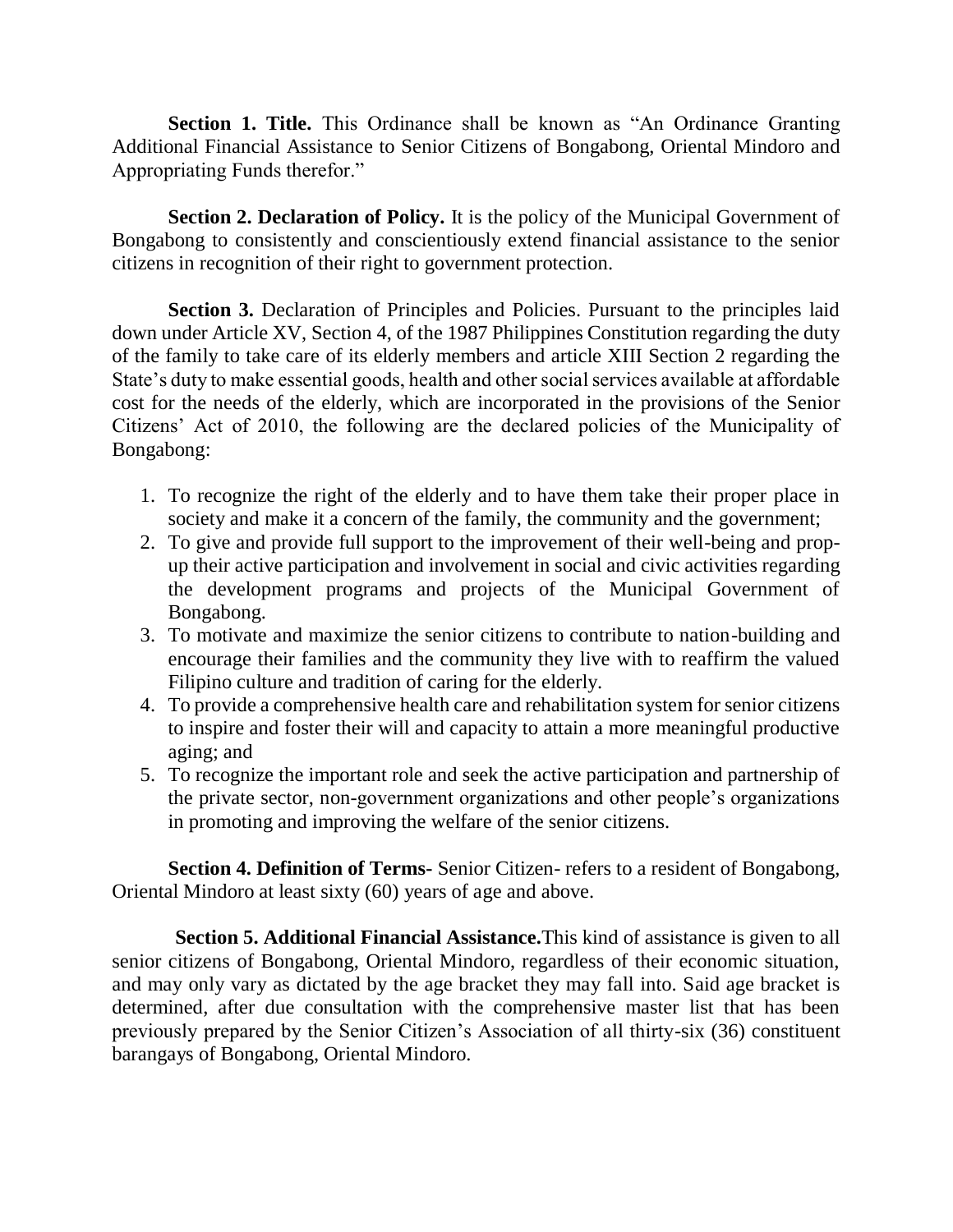**Section 6. Requirement to Claim Additional Financial Assistance.** The following documents shall be submitted to the Municipal Social Welfare and Development Office for processing of the financial assistance grant:

- a. Updated Senior Citizens ID card, issued by the Office of Senior Citizens Affairs (OSCA);
- b. Photocopy (back to back) of the abovementioned Senior Citizens' ID card; and
- c. Photocopy of Birth Certificate

**Section 7.** The following are the age brackets arrived at and the corresponding amounts of additional financial assistance granted by the Municipal Government of Bongabong, Oriental Mindoro.

| Age Bracket             | <b>Amount of Financial Assistance</b> |
|-------------------------|---------------------------------------|
| 60 to 84 years old      | P <sub>500.00</sub>                   |
| 85 to 99 years old      | 2,000.00                              |
| 100 years old and above | 2,500.00                              |

**Section 8. Source of Funds**. The minimum amount of TWO MILLION FIVE HUNDRED THOUSAND (P2,500,000.00) shall be allocated annually for the implementation of this Ordinance.

For the current fiscal year (2017), the amount appropriated under Supplemental Budget No. 1 passed under Appropriation Ordinance No., 2, Series of 2017, is hereby authorized to be utilized for this purpose. Accordingly, all citizens who are qualified to receive benefits under this Ordinance for the current year shall be entitled to receive their corresponding benefits in accordance with Section 7 hereof.

**Section 9. Separability Clause.** Should any provision of this Ordinance be declared unconstitutional or illegal by any court of competent jurisdiction, those provisions which are not so declared shall remain in full force and effect.

**Section 10. Repealing Clause.** All resolutions, ordinances and executive orders or any provision thereof which are inconsistent with any of the provisions hereof are hereby amended or modified accordingly.

**Section 11. Effectivity Clause.** This ordinance shall take effect upon its approval.

ENACTED: This 11<sup>th</sup> day of December 2017, in Bongabong, Oriental Mindoro.

Certified true:

 **Atty. EDUARDO M. MAGSINO, REB, EnP** Secretary to the Sangguniang Bayan

Attested by:

**RICHARD S. CANDELARIO** Vice-Mayor